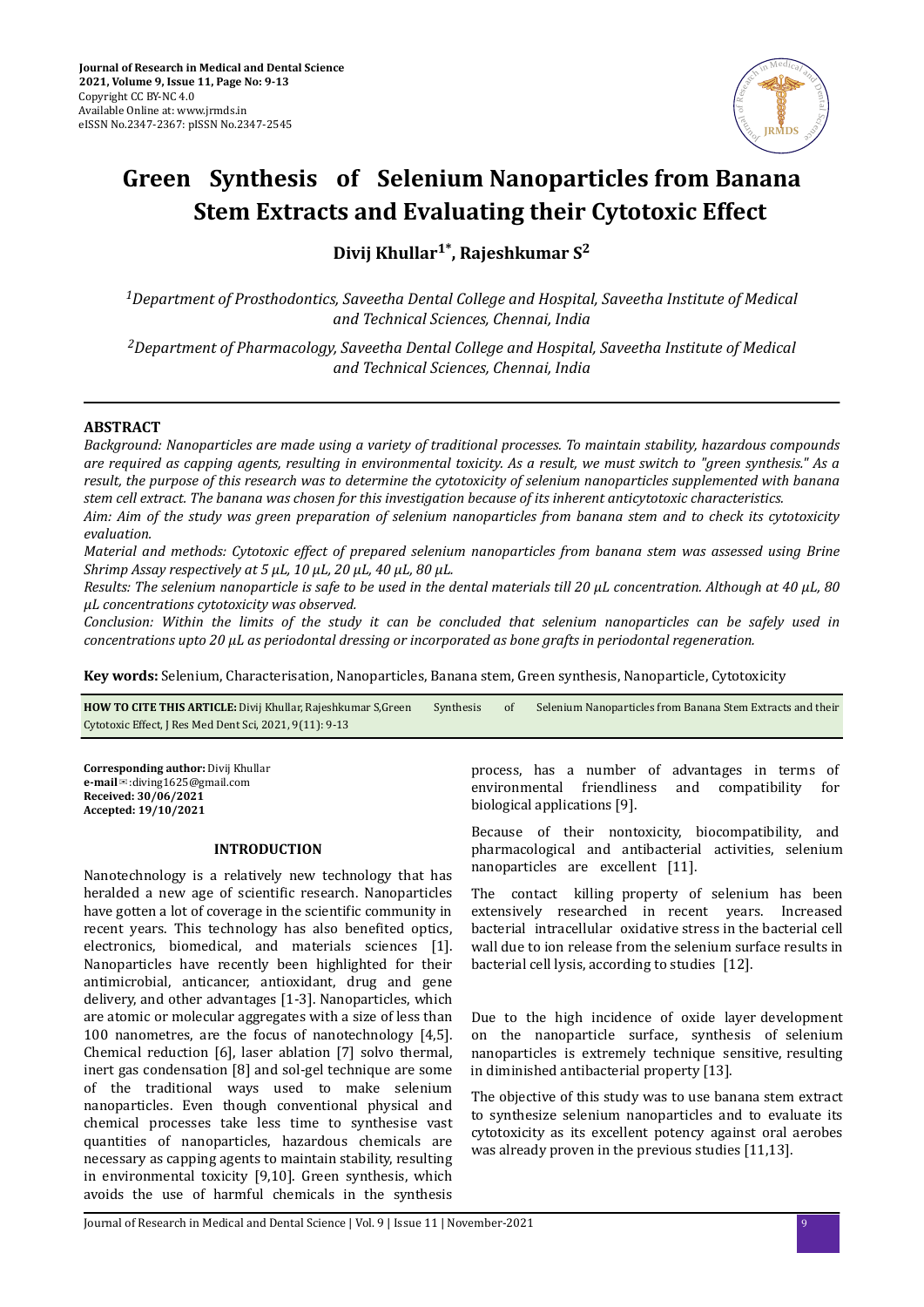#### **MATERIAL AND METHODS**

## **Preparation of banana extract**

Freshly selected organic banana fruits were washed many times in distilled water. The fruit was chopped into small pieces with a sterilised knife and pounded into fine particles with a mortar and pestle.

1 gram of banana pulp was combined with 100 ml distilled water to get a 1 molar solution of banana extract.

### **Synthesis of Se nanoparticle**

Nano composite synthesis was done by combining 100 ml of 1M selenium nanoparticle solutions, as indicated in the preceding procedures. Before the colour change was discovered, an orbital shaker was used to mix the nanoparticle solution overnight, followed by a magnetic hot stirrer.

To trace the synthesis of selenium nano composites, hourly UV-vis spectrometric data were recorded. Selenium nanoparticles were obtained after centrifuging the resultant mixture [14].

### **UV-vis spectroscopy**

As a result of integrated oscillations of conduction band electrons on the surface of metal nanoparticles in resonance with the light, the Surface Plasmon Resonance absorption band was identified.

A UV-vis spectrometer was used to examine the Nano composite's formation. At a wavelength of 320-350 nm, a colour change was noticed at 1.000 absorption.

## **Cytotoxic effect**

Brine shrimp assay was used to test the cytotoxicity of selenium nanoparticle extract. 12 well ELISA plates were used, with 6-8 ml of seawater added to each plate before adding 10 nauplii to each well.

Selenium nanoparticles were introduced to each well at various quantities (5 litres, 10 litres, 20 litres, 40 litres, and 80 litres) and incubated for 24 hours.

The total number of live and dead nauplii was counted after 24 hours, and the mortality rate was determined (Figures 1 to Figure 3).

The current cytotoxicity concentrations were derived from research conducted by Kanagesan et al. and Rajeshkumar et al.[15,16].



**Figure 1: Brine shrimp eggs.**



**Figure 2: Hatched brine shrimp samplings (nauplii) under microscope.**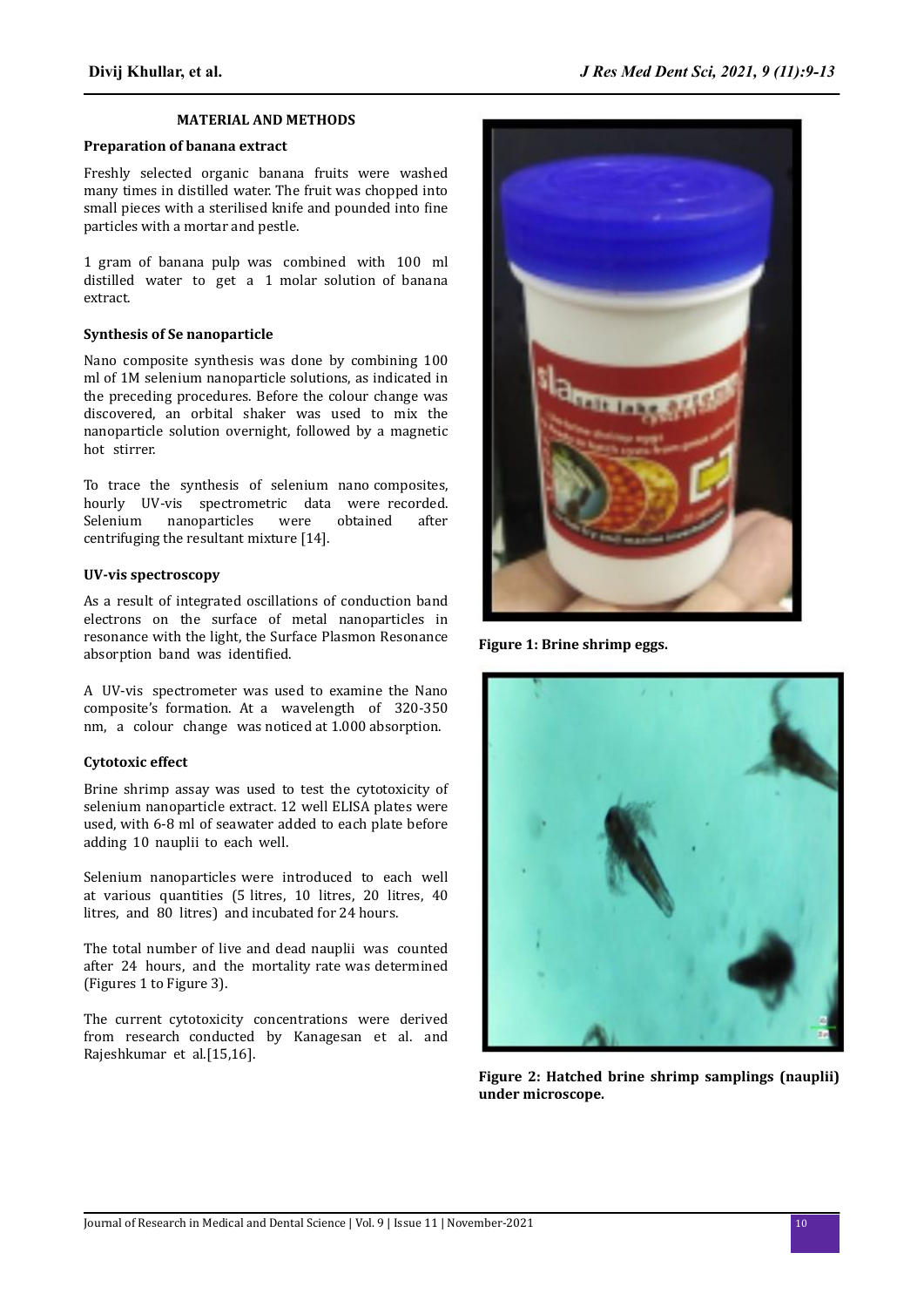

**Figure 3: ELISA plate loaded with different concentrations (5µL, 10µL, 20µL, 40µL, 80µL and control 0µL) of CuGO Nano composite and 10 brine shrimp samples in each well.**

#### **RESULTS**

Table 1 depicts the cytotoxicity of selenium nanoparticles reinforced with banana stem extract.

Upto 20 µL concentration there was a death of 100% of nauplii samplings that were alive at the end of the test period.

At 40 µL 20% death rate was seen and 30 % subsequently at 80 µL concentrations.

It was seen that as the concentration increased the cytotoxicity of the nanoparticles increased (Figure 4).

## **Table 1: Depicting the cytotoxicity of the copper and graphene oxide nano composite reinforced with amla extract.**

| Concentration of Nano composite (µL) | Viable napulii (24 hrs.) | Death%   |
|--------------------------------------|--------------------------|----------|
| Control $(0 \mu L)$                  | 10                       | $\bf{0}$ |
| $5 \mu L$                            | 10                       | $\bf{0}$ |
| $10 \mu L$                           | 10                       | $\bf{0}$ |
| $20 \mu L$                           | 10                       | $\bf{0}$ |
| $40 \mu L$                           | 8                        | 20       |
| $80 \mu L$                           |                          | 30       |



**Figure 4 : Bar diagram showing the number of alive brine shrimp sampling at 24 and 48 hours at given concentrations. Where x-axis represents concentrations and y-axis represents the number of alive brine shrimp samplings.**

#### **DISCUSSION**

The rising usage of nanoparticles, mostly in commercially available items, has given rise to Nano toxicity, a burgeoning research field. Nanomaterials' danger factors are currently unknown [2]. Extensive procedures are being carried out to assess the hazardous effects of these Nanomaterials for this aim.

The ability of some substances or mediator cells to kill living cells is referred to as cell cytotoxicity. Healthy live cells can be induced to undergo necrosis (accidental cell death) or apoptosis (planned cell death) by using a cytotoxic chemical (programmed cell death). Given this knowledge, the ability to precisely assess cytotoxicity can be a highly useful technique for finding substances that may pose health hazards to humans [2,17].

This is especially important during the research phase of generating new pharmaceutical medicines to assure enduser safety. Because of their low cost, ease, optimum life span, and quick screening technique, many researchers have recently concentrated on brine shrimp lethality assays. Artemia salina, a type of brine shrimp, is widely employed in medication development to test the toxicity of various components. Brine shrimp assay was first proposed by [18] which was then developed (Figure 5) [18].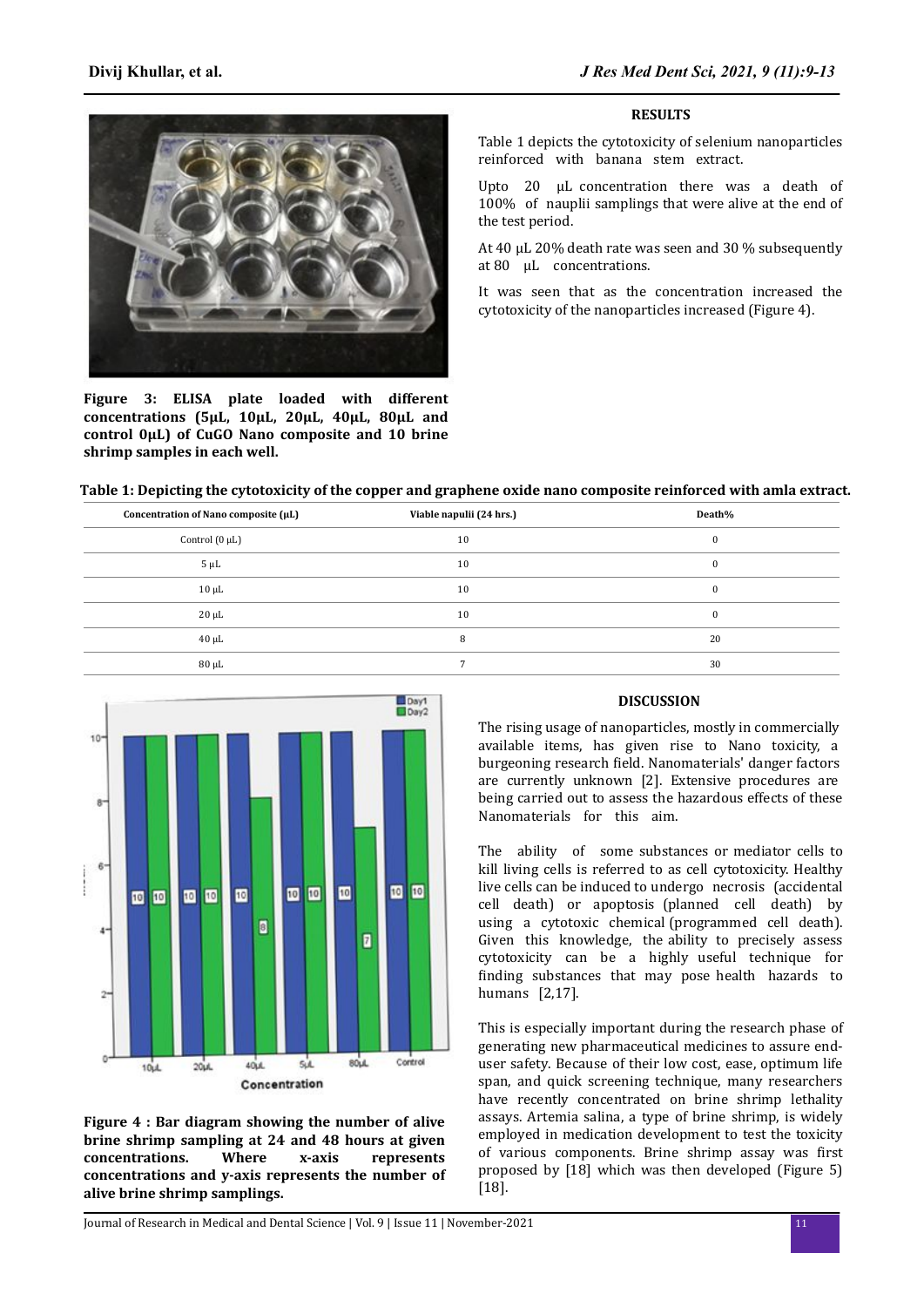

## **Figure 5: Representing the colour change at the 48 hour mark in the solution. UV-Vis spectrometer readings of the nanoparticle.**

In comparison to the early part of the century, nanoparticle synthesis has progressed quickly recently [19]. The nanoparticles were previously synthesised using traditional procedures. Even while traditional physical and chemical processes take less time to synthesise vast quantities of nanoparticles, hazardous chemicals are necessary as capping agents to guarantee stability. Because harmful substances were used, these procedures resulted in environmental toxicity. The Green Synthesis process was proposed to prevent the usage of toxic chemicals, and it is now widely employed all over the world. It is both an environmentally friendly and cost-effective method [19,20]. As a result, we conducted this research to assess the cytotoxicity of selenium nanoparticles derived from banana stem extract. In previous research, the antibacterial activities of the same were proven to be excellent against oral microorganisms [9,10].

## **CONCLUSION**

Within the limits of the study it can be concluded that selenium nanoparticles extracted from banana stem demonstrated promising cytotoxic activity against live shrimp eggs. Further cytotoxicity studies and antibacterial activity against periodontal pathogens has to be done.

#### **ACKNOWLEDGMENT**

The authors thank the Director of academics, Saveetha dental college for his encouragement towards research and also we thank the Chancellor of the university and Dean of the dental college for their valuable support.

## **CONFLICT OF INTEREST**

The authors have nothing to disclose or any conflicts of interest.

## **REFERENCES**

1. [Rico CM, Majumdar S, Duarte-Gardea M, et al.](https://doi.org/10.1021/jf104517j) [Interaction of nanoparticles with edible plants](https://doi.org/10.1021/jf104517j) [and their possible implications in the food chain. J](https://doi.org/10.1021/jf104517j) [Agricultural Food Chem 2011; 59:3485-3498.](https://doi.org/10.1021/jf104517j)

- 2. [Rajeshkumar S, Malarkodi C, Gnanajobitha G, et al.](https://doi.org/10.1186/2193-8865-3-44) [Seaweed-mediated synthesis of gold](https://doi.org/10.1186/2193-8865-3-44) [nanoparticles using Turbinaria conoides and its](https://doi.org/10.1186/2193-8865-3-44) [characterization. J Nanostructure Chem 2013;](https://doi.org/10.1186/2193-8865-3-44) [3:1-7.](https://doi.org/10.1186/2193-8865-3-44)
- 3. [Malarkodi C, Rajeshkumar S, Paulkumar K, et al.](https://doi.org/10.1016/j.dit.2013.05.005) [Bactericidal activity of bio mediated silver](https://doi.org/10.1016/j.dit.2013.05.005) [nanoparticles synthesized by Serratia](https://doi.org/10.1016/j.dit.2013.05.005) [nematodiphila. Drug Invention Today 2013;](https://doi.org/10.1016/j.dit.2013.05.005) [5:119-25.](https://doi.org/10.1016/j.dit.2013.05.005)
- [Daniel MC, Astruc D. Gold nanoparticles:](https://doi.org/10.1002/chin.200416213) [assembly, supramolecular chemistry, quantum](https://doi.org/10.1002/chin.200416213)[size-related properties, and applications toward](https://doi.org/10.1002/chin.200416213) [biology, catalysis, and nanotechnology. Chem Rev](https://doi.org/10.1002/chin.200416213) [2004; 104:293-346.](https://doi.org/10.1002/chin.200416213)
- 5. [Rajeshkumar S. Anticancer activity of eco-friendly](https://doi.org/10.1016/j.jgeb.2016.05.007) [gold nanoparticles against lung and liver cancer](https://doi.org/10.1016/j.jgeb.2016.05.007) [cells. J Genetic Eng Biotechnol 2016; 14:195-202.](https://doi.org/10.1016/j.jgeb.2016.05.007)
- 6. [https://www.wiley.com/en-us/Fundamentals+of](https://www.wiley.com/en-us/Fundamentals+of+Materials+Science+and+Engineering%3A+An+Integrated+Approach%2C+5th+Edition-p-x000915149) [+Materials+Science+and+Engineering%3A+An](https://www.wiley.com/en-us/Fundamentals+of+Materials+Science+and+Engineering%3A+An+Integrated+Approach%2C+5th+Edition-p-x000915149) [+Integrated+Approach%2C+5th+Edition-p](https://www.wiley.com/en-us/Fundamentals+of+Materials+Science+and+Engineering%3A+An+Integrated+Approach%2C+5th+Edition-p-x000915149)[x000915149](https://www.wiley.com/en-us/Fundamentals+of+Materials+Science+and+Engineering%3A+An+Integrated+Approach%2C+5th+Edition-p-x000915149)
- 7. [Yedurkar MS, Punjabi DK, Maurya BC, et al.](https://doi.org/10.1016/j.matpr.2018.06.629) [Biosynthesis of zinc oxide nanoparticles using](https://doi.org/10.1016/j.matpr.2018.06.629) [Euphorbia milii leaf extract-A green approach.](https://doi.org/10.1016/j.matpr.2018.06.629) [Materials Today: Proceedings 2018;](https://doi.org/10.1016/j.matpr.2018.06.629) [5:22561-22569.](https://doi.org/10.1016/j.matpr.2018.06.629)
- 8. [Bhardwaj N, Satpati B, Mohapatra S. Plasmon](https://doi.org/10.1016/j.apsusc.2019.144381)[enhanced photoluminescence from SnO2](https://doi.org/10.1016/j.apsusc.2019.144381) [nanostructures decorated with Au nanoparticles.](https://doi.org/10.1016/j.apsusc.2019.144381) [Applied Surface Sci 2020; 504:144381.](https://doi.org/10.1016/j.apsusc.2019.144381)
- 9. Martínez-Esquivias F, Guzmán-Flores JM, et al. A [review of the antimicrobial activity of selenium](https://doi.org/10.1166/jnn.2021.19471) [nanoparticles. J Nanosci Nanotechnol 2021;](https://doi.org/10.1166/jnn.2021.19471) [21:5383-5398.](https://doi.org/10.1166/jnn.2021.19471)
- 10. [Qi WY, Li Q, Chen H, et al. Selenium nanoparticles](https://doi.org/10.1016/j.jhazmat.2021.125900) [ameliorate Brassica napus L. cadmium toxicity by](https://doi.org/10.1016/j.jhazmat.2021.125900) [inhibiting the respiratory burst and scavenging](https://doi.org/10.1016/j.jhazmat.2021.125900) [reactive oxygen species. J Hazardous Materials](https://doi.org/10.1016/j.jhazmat.2021.125900) [2021; 417:125900.](https://doi.org/10.1016/j.jhazmat.2021.125900)
- 11. [Shahabadi N, Zendehcheshm S, Khademi F.](https://doi.org/10.1016/j.btre.2021.e00615) [Selenium nanoparticles: Synthesis, in-vitro](https://doi.org/10.1016/j.btre.2021.e00615) [cytotoxicity, antioxidant activity and interaction](https://doi.org/10.1016/j.btre.2021.e00615) [studies with ct-DNA and HSA, HHb and Cyt c](https://doi.org/10.1016/j.btre.2021.e00615) [serum proteins. Biotechnology Reports 2021;](https://doi.org/10.1016/j.btre.2021.e00615) [30:e00615.](https://doi.org/10.1016/j.btre.2021.e00615)
- 12. [Ye X, Chen L, Liu L, Bai Y. Electrochemical](https://doi.org/10.1016/j.matlet.2017.03.072) [synthesis of selenium nanoparticles and](https://doi.org/10.1016/j.matlet.2017.03.072) [formation of sea urchin-like selenium](https://doi.org/10.1016/j.matlet.2017.03.072) [nanoparticles by electrostatic assembly. Materials](https://doi.org/10.1016/j.matlet.2017.03.072) [Letters 2017; 196:381-384.](https://doi.org/10.1016/j.matlet.2017.03.072)
- 13. Vrček [IV. Selenium nanoparticles: Biomedical](https://link.springer.com/chapter/10.1007/978-3-319-95390-8_21) [applications. In Selenium 2018; 393-412.](https://link.springer.com/chapter/10.1007/978-3-319-95390-8_21)
- 14. [Ketkar GN, Malaiappan S, Muralidharan N.](https://doi.org/10.9734/jpri/2020/v32i1930721) [Comparative evaluation of inherent antimicrobial](https://doi.org/10.9734/jpri/2020/v32i1930721) [properties and bacterial surface adherence](https://doi.org/10.9734/jpri/2020/v32i1930721)